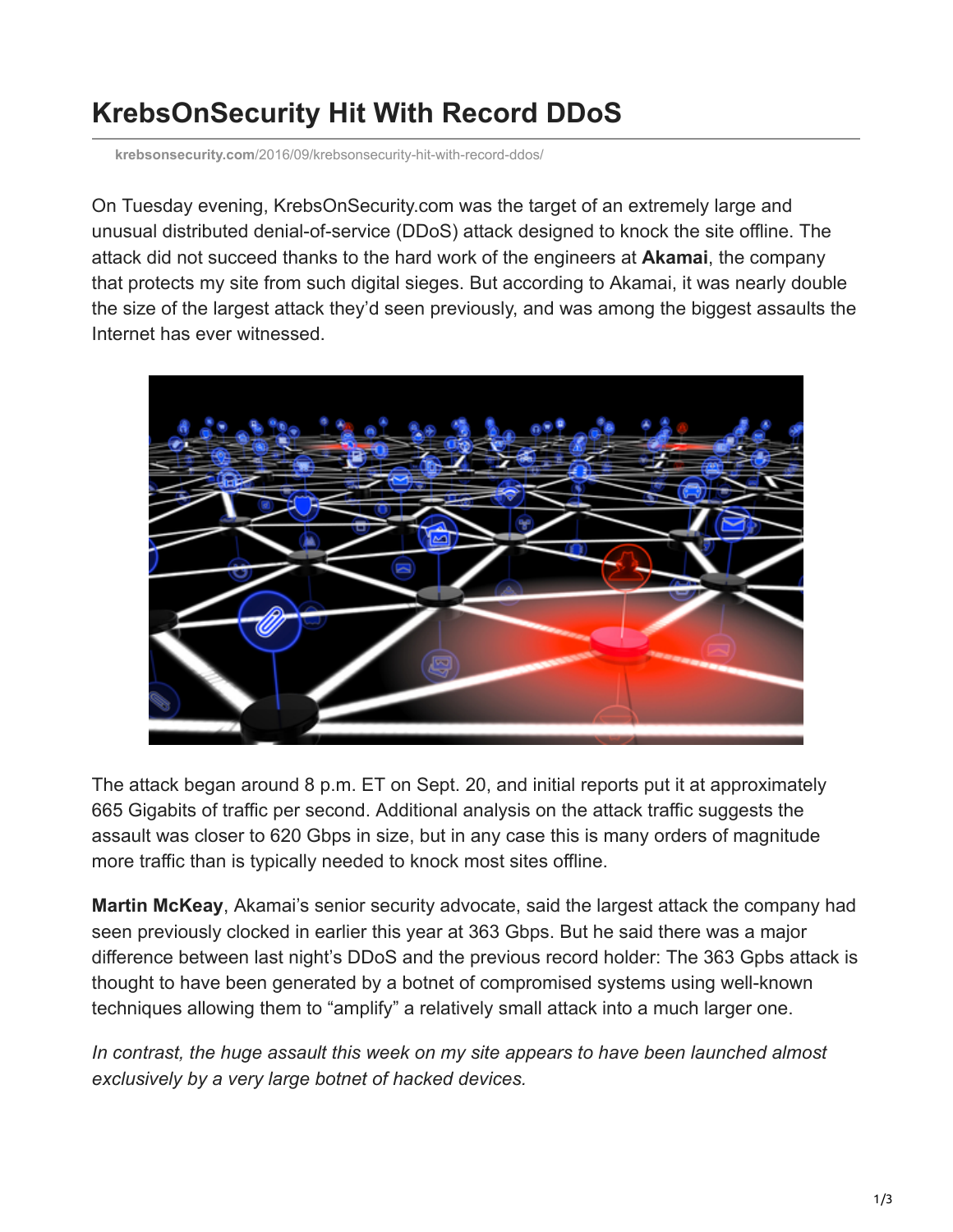The largest DDoS attacks on record tend to be the result of a tried-and-true method known as a [DNS reflection attack.](http://technet.microsoft.com/en-us/security/hh972393.aspx) In such assaults, the perpetrators are able to leverage unmanaged [DNS servers](http://compnetworking.about.com/od/dns_domainnamesystem/f/dns_servers.htm) on the Web to create huge traffic floods.

Ideally, DNS servers only provide services to machines within a trusted domain. But DNS reflection attacks rely on consumer and business routers and other devices equipped with DNS servers that are (mis)configured to accept queries from anywhere on the Web. Attackers can send spoofed DNS queries to these so-called "open recursive" DNS servers, forging the request so that it appears to come from the target's network. That way, when the DNS servers respond, they reply to the spoofed (target) address.

The bad guys also can amplify a reflective attack by crafting DNS queries so that the responses are much bigger than the requests. They do this by taking advantage of an extension to the DNS protocol that enables large DNS messages. For example, an attacker could compose a DNS request of less than 100 bytes, prompting a response that is 60-70 times as large. This "amplification" effect is especially pronounced if the perpetrators query dozens of DNS servers with these spoofed requests simultaneously.

But according to Akamai, none of the attack methods employed in Tuesday night's assault on KrebsOnSecurity relied on amplification or reflection. Rather, many were garbage Web attack methods that require a legitimate connection between the attacking host and the target, including [SYN,](https://en.wikipedia.org/wiki/SYN_flood) [GET and POST](http://security.stackexchange.com/questions/29220/what-are-http-get-post-flood-attacks) floods.

That is, with the exception of one attack method: Preliminary analysis of the attack traffic suggests that perhaps the biggest chunk of the attack came in the form of traffic designed to look like it was [generic routing encapsulation](https://www.incapsula.com/blog/what-is-gre-tunnel.html) (GRE) data packets, a communication protocol used to establish a direct, point-to-point connection between network nodes. GRE lets two peers share data they wouldn't be able to share over the public network itself.

"Seeing that much attack coming from GRE is really unusual," Akamai's McKeay said. "We've only started seeing that recently, but seeing it at this volume is very new."

McKeay explained that the source of GRE traffic can't be spoofed or faked the same way DDoS attackers can spoof DNS traffic. Nor can junk Web-based DDoS attacks like those mentioned above. That suggests the attackers behind this record assault launched it from quite a large collection of hacked systems — possibly hundreds of thousands of systems.

"Someone has a botnet with capabilities we haven't seen before," McKeay said. "We looked at the traffic coming from the attacking systems, and they weren't just from one region of the world or from a small subset of networks — they were everywhere."

There are some indications that this attack was launched with the help of a botnet that has enslaved a large number of hacked so-called "Internet of Things," (IoT) devices — [routers,](http://krebsonsecurity.com/2015/01/lizard-stresser-runs-on-hacked-home-routers/) [IP cameras](http://krebsonsecurity.com/2016/02/this-is-why-people-fear-the-internet-of-things/) and digital video recorders (DVRs) that are exposed to the Internet and protected with weak or hard-coded passwords.